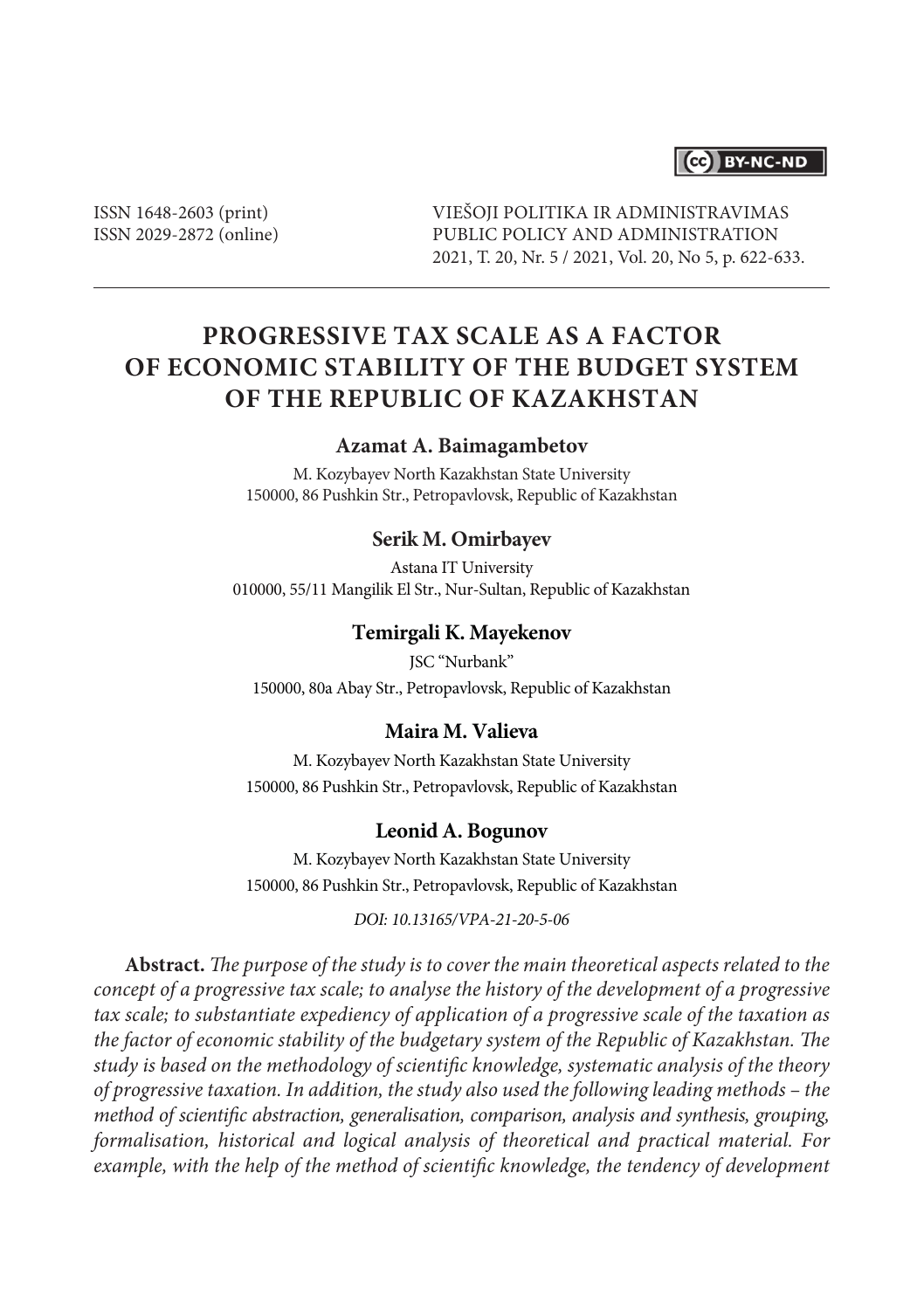*and functioning of a progressive tax scale was studied. Methods of abstraction and generalisation allowed identifying the main aspects that need to be taken into account when introducing a progressive tax scale in the tax system of the Republic of Kazakhstan. The method of comparison helped to compare the practice of other countries in the field of functioning of the progressive tax scale. Using the historical method, the evolution of the formation of a progressive tax scale was revealed. The article presents a detailed analysis of the evolution of the progressive tax scale. Researchers are trying to reveal the meaning of basic concepts and categories, to characterise the progressive tax scale, as well as to justify the necessity of its application for the purpose of economic stability of the budget system of the Republic of Kazakhstan.*

**Keywords***: taxes, tax system, progressive tax, income tax, economic development.*

#### **Introduction**

At this stage of development, the Republic of Kazakhstan pays more and more attention to improving the tax system and determining the direction of the country's tax policy. In particular, in order to attract additional foreign investment, international capital and business to the economy, the Republic of Kazakhstan is looking for opportunities to increase the competitiveness of the tax system. Moreover, in order to create an effective and stable budget system of the Republic of Kazakhstan, it is necessary to reconsider the views in the field of taxation. Today, it is expedient for Kazakhstan to reform the tax system in the direction of introducing a progressive tax scale, a scale in which tax liabilities increase with increasing income. It is important to note that on May 11, 2020, the President of the Republic of Kazakhstan Kasym-Zhomart Tokayev at the Final Meeting of the State Emergency Commission stated the need to introduce a progressive scale of individual income tax on wages and other types income (Speech by the Head of State… 2020).

At the moment, the Republic of Kazakhstan has a fixed tax regime. It is usually criticised for failing to reduce income inequality. In contrast, progressive taxation is considered the most popular measure to reduce income inequality. Over the centuries, a number of scholars, such as A. Smith (1976), J. Londono (2014), T. Piketty (2014) and others, have studied the introduction of a progressive scale for the taxation of personal income. It should be noted that today, scientists are discussing the feasibility of introducing a progressive tax scale. On the one hand, a number of scholars argue that a progressive taxation system leads to a more efficient distribution of consumption, wealth and well-being. For example, D. Lapov (2014) believes that the introduction of progressive taxation in addition to the measure of public fiscal policy is also a matter of equality. On the other hand, as noted by C. Cozmei and E.A. Serban (2014), in the case of tax evasion, the progressive tax scale inefficiently performs the functions assigned to it. In addition, O. Tylay and A. Yamelinets (2019) highlight the shortcomings of a progressive system such as, first, it does not stimulate productive work and increase personal income; second, there is a complex system of administration; third, it encourages tax evasion by high-income taxpayers.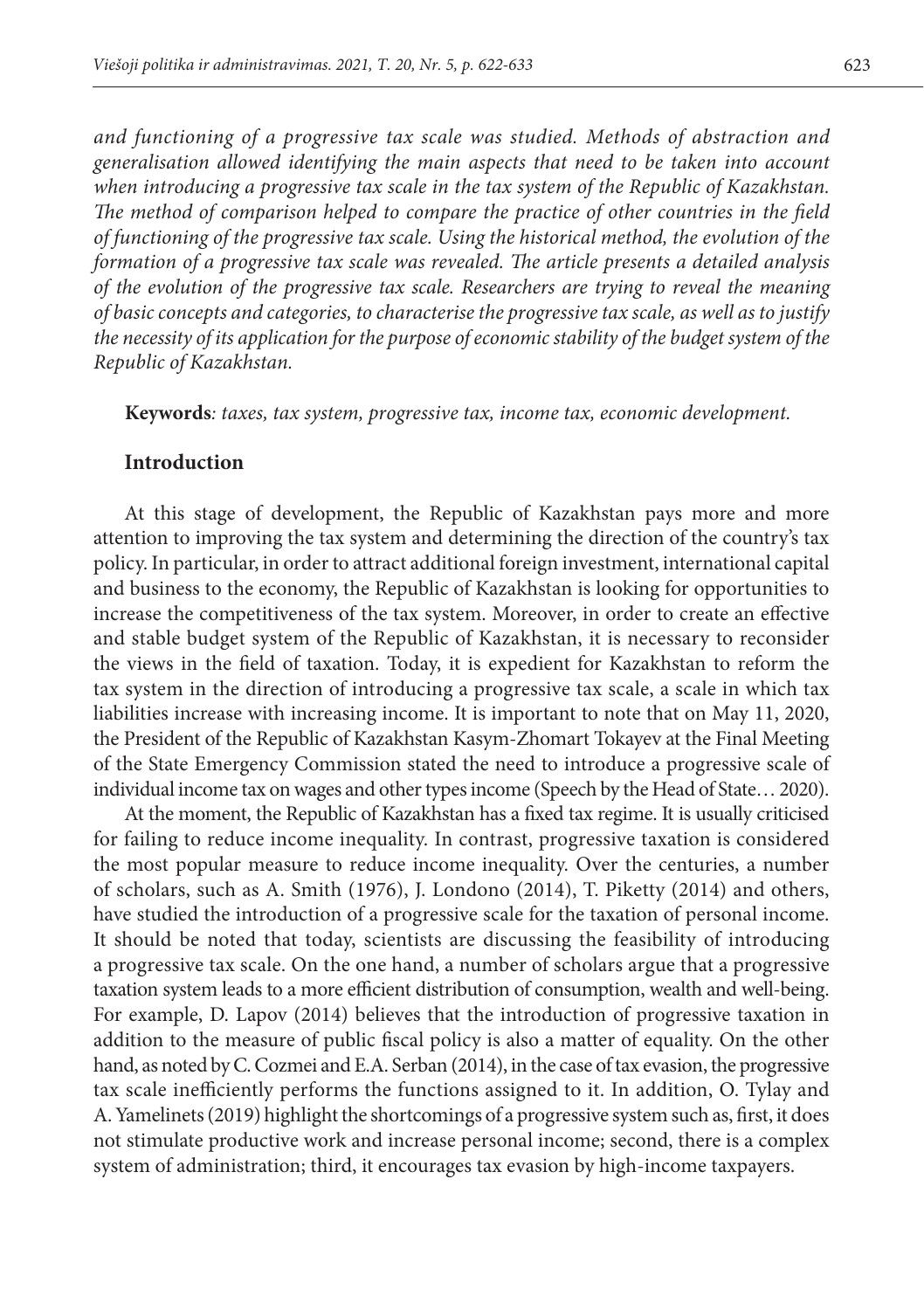At the same time, it is necessary to highlight the problems that have not been addressed in previous studies and which will be disclosed in this article. In particular, such problems include the development of a progressive tax scale from a historical point of view, as well as the justification of the necessity of its application for the purpose of economic stability of the budget system of the Republic of Kazakhstan. Moreover, given the current trends of reforming the taxation system in the Republic of Kazakhstan towards the introduction of a progressive tax scale, the work has not only theoretical but also practical significance. Taxes affect the behaviour of economic agents and reduce the well-being of those who are burdened with a greater tax. Therefore, the optimal taxation system should minimise the negative consequences for the welfare and productivity of taxpayers, maximise the positive effects of redistribution and correct market failures. It should be noted that the arguments in favour of progressive income taxation are often based on the classic results of U. Jakobsson (1976) and J. Fellman (1976), according to which progressive and only progressive income taxes, which provide for increases in average income taxes, can reduce inequality.

In turn, W. Blum (1952) believed that progressive taxation is considered one of the central ideas of modern democratic capitalism. Thus, progressive taxation has a direct impact on reducing income inequality. However, there is also a possibility that a problem will arise if higher income tax rates cause an increase in tax evasion. High levels of income inequality can have negative consequences for long-term economic growth, employment and class conflicts. Progressive taxation is often offered as a way to alleviate the social problems associated with higher income inequality. At the same time, the argument in favour of progressive taxation may be its positive impact on the historical dynamics of the economic system. For example, economist T. Piketty (2014) believed that the decline in the progressiveness of US tax policy in the post-World War II era increased income inequality, opening up for richer people access to capital. He concludes that the capitalist system has a constant tendency to concentrate capital in the hands of the richest and, consequently, to increase inequality. In the long run, these trends, in his opinion, could lead to detrimental consequences for society if not to try to stop them. One of the tools to overcome these trends and their negative consequences, according to T. Piketty (2014), should be progressive taxation, which will reduce capital concentration and inequality, and thus help to avoid catastrophic consequences (Piketty 2014). Professor of tax law T. Griffith (2004), summarising the study of human happiness, argued that because inequality in society significantly reduces the level of happiness, a progressive tax system that redistributes income will increase welfare and happiness in society (Griffith 2004). In addition, the Austrian economist M. Rothbard (1998) was also a supporter of a progressive tax compared to a fixed tax. He pointed to a decrease in the marginal utility of consumption, along with an increase in income and concomitant higher progress, greater freedom for new entrepreneurs to enter the market (Rothbard 1988). It should also be noted that research by the International Monetary Fund suggests that some developed economies could increase the progress of taxation to address inequality without hampering growth if progressivity is not excessive.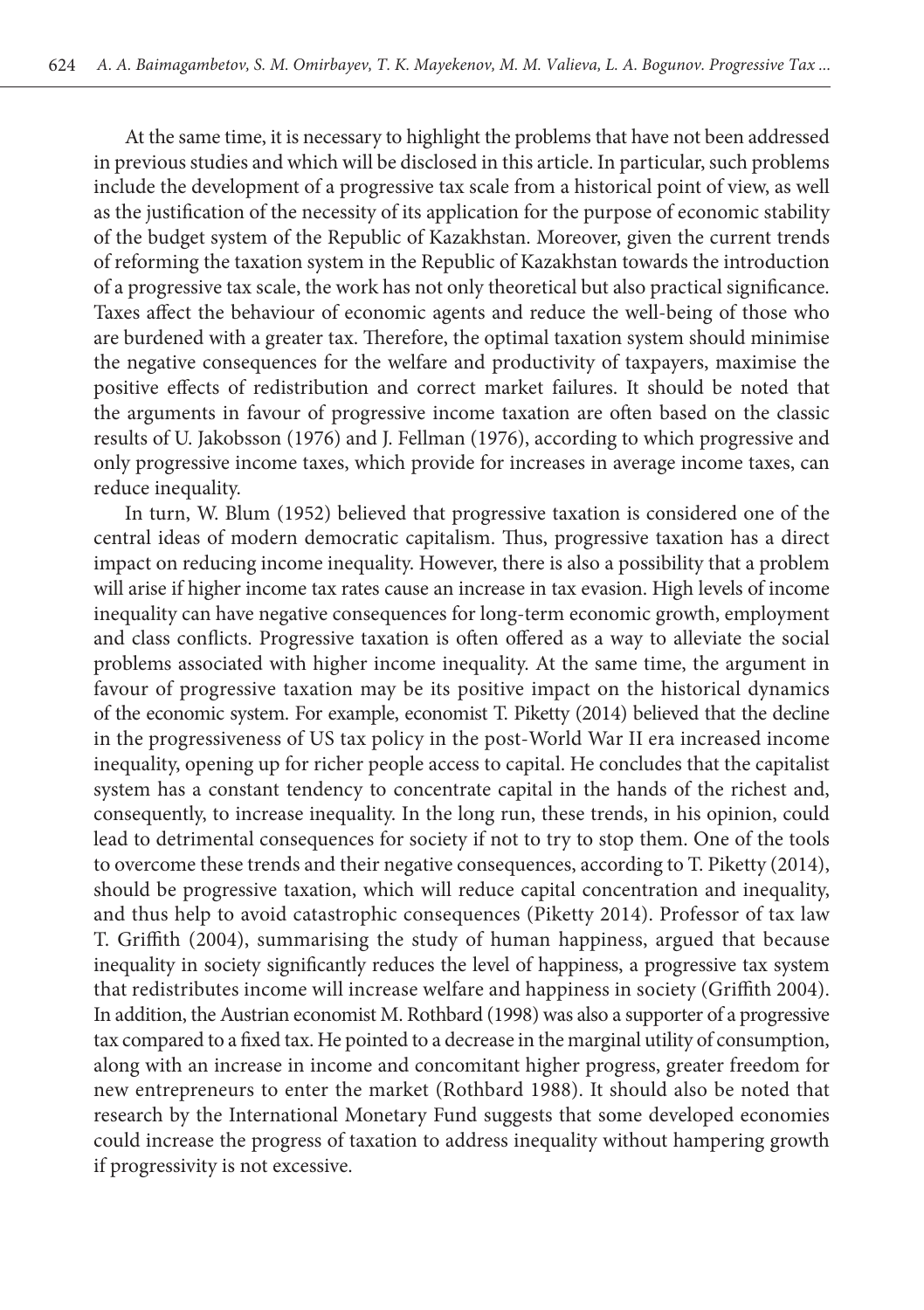#### **Materials and Methods**

For the complex analysis of problems of scientific research, a set of various general scientific receptions and methods was applied in work. At the same time, the theoretical and methodological basis of the study were fundamental economic research, dialectical method of cognition, a systematic approach to the analysis of the economic situation of the Republic of Kazakhstan, works of scientists on taxes, domestic and foreign theory and practice in progressive taxation. It should be noted that the methodological significance of the dialectical method in the study of progressive taxation in the Republic of Kazakhstan is that it serves as a means of finding new results, a method of moving from the already known to the unknown, new. This means that the study not only transforms the previously created theoretical knowledge about progressive taxation in the Republic of Kazakhstan, but also the formation of their new modification by systematically adding new theoretical provisions (Kucheryavenko and Smychok 2019; Sheverdin 2018).

In addition, the general methods that were used in the study were the method of induction, as well as the method of deduction. In particular, on the basis of knowledge about progressive taxation in general, an assumption was made about the expediency of its application and introduction into the tax system of the Republic of Kazakhstan. With the help of deductive inferences, conclusions were drawn from other statements, the truth of which has already been established by other domestic and foreign scientists in the field of taxation and economists. The study was also based on the methodology of scientific knowledge, systematic analysis of the theory of progressive taxation. In addition, the study also used the following leading methods – the method of scientific abstraction, generalisation, comparison, analysis and synthesis, grouping, formalisation, historical and logical analysis of theoretical and practical material. For example, with the help of the method of scientific knowledge the tendency of development and functioning of a progressive tax scale was studied. Methods of abstraction and generalisation allowed identifying the main aspects that need to be taken into account when introducing a progressive tax scale in the tax system of the Republic of Kazakhstan. The problem situation was formulated using the method of system analysis; the purposes of research, and also criteria of achievement of the purposes were defined. In addition, the method of systematic analysis helped to find a solution to the problem, and in particular, to prove the feasibility of introducing progressive taxation in the Republic of Kazakhstan. The method of comparison helped to compare the practice of other countries in the field of functioning of the progressive tax scale. Using the historical method, the evolution of the formation of a progressive tax scale was revealed.

#### **Results and Discussion**

According to Article 320 of the Code of the Republic of Kazakhstan "On Taxes and Other Mandatory Payments to the Budget" as amended and supplemented as of 2020, the fixed rate of individual income tax is 10% (IMF Report on the Republic of Kazakhstan 2020), one of the lowest rates in the world. At the same time, income tax is not levied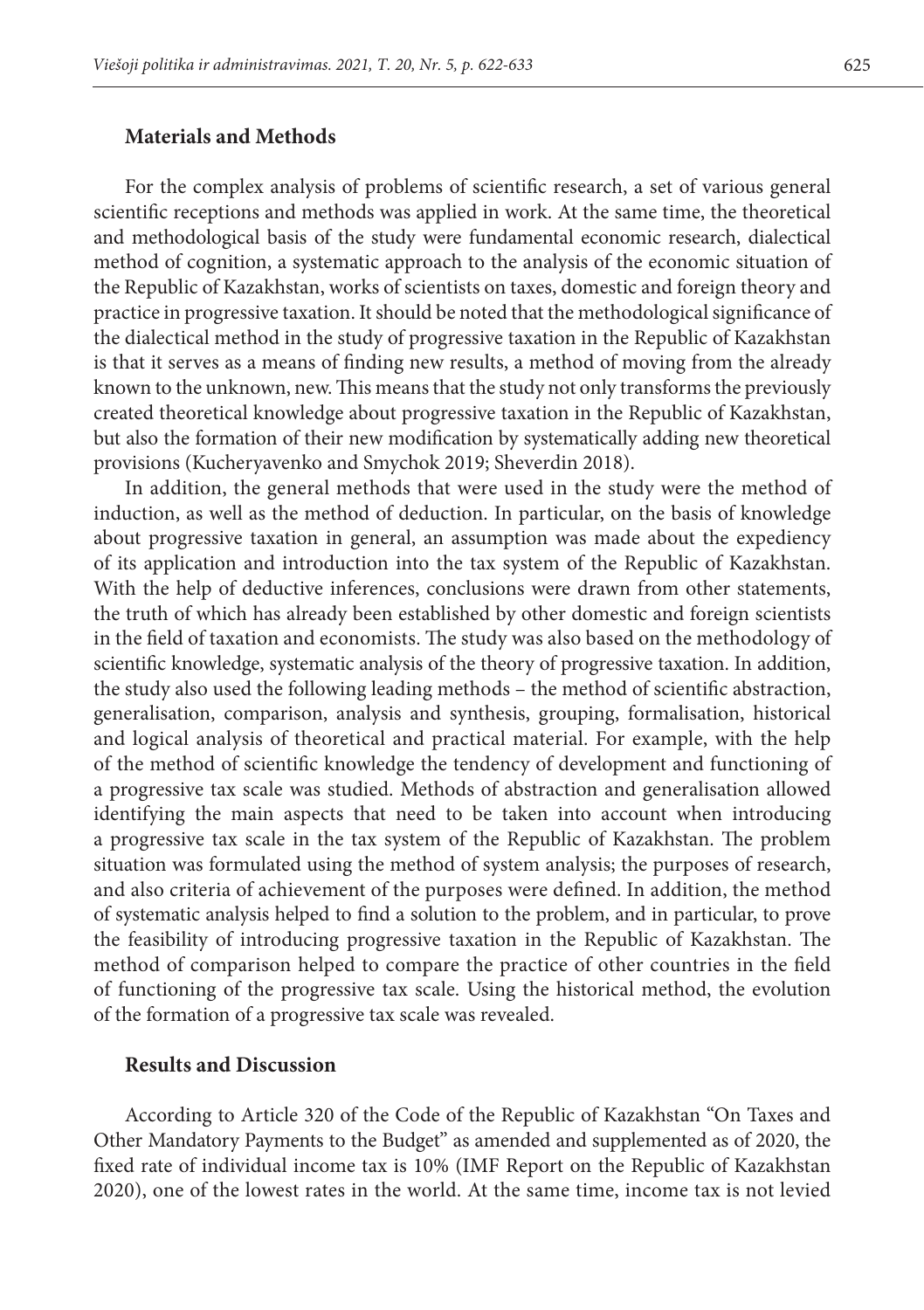on income below 63,125 tenge per month. For comparison, the same income tax rate is applied in the following countries: Bulgaria, Bosnia and Herzegovina, Kosovo, Libya, Macedonia, Mongolia, Romania, Serbia. It is smaller only in Montenegro, where the income tax rate is 9%, and in Guatemala, 7% (List of Countries… 2020). The International Monetary Fund 2020 report on the Republic of Kazakhstan describes the taxation system as follows: "The current labour taxation system is characterised by a low uniform general rate, limited progressive nature, except for the lower limit of household income distribution due to the deduction of the minimum wage, and relatively high tax burden borne mainly by the organised sector" (IMF Report on the Republic of Kazakhstan 2020). In addition, the Report on Reforms of the Republic of Kazakhstan, developed by the Organisation for Economic Cooperation and Development, also indicates the insufficient progress of the fiscal system of the Republic of Kazakhstan (Reforms in Kazakhstan… 2019). Thus, among other things, the IMF and OECD draw attention to limited progressive nature of taxation in the country. However, as noted by A. Bayan (2016) in the tax system of the Republic of Kazakhstan there are a number of problems. In particular: "the current tax system in Kazakhstan provokes a lot of complaints from entrepreneurs, economists, deputies, government officials, journalists and ordinary taxpayers. The subjects of criticism are the excessively fiscal nature of the tax system; lack of proper incentives for domestic producers; low property taxation; high taxation of individuals with low wages compared to Western countries; low taxation of natural resources" (Bayan 2016).

At the present stage of its development, the Republic of Kazakhstan is reconsidering its views on the direction of its tax policy towards the introduction of a progressive tax scale. "A progressive tax is a tax in which the average tax rate or the total amount of tax paid increases as the taxpayer's income increases" (Varela 2016). As noted by V. Zakharov (2015), who studied the dependence of the well-being of countries on the progressive scale of personal income tax: "the progressiveness of the income tax scale (for the year X) is calculated as the ratio of the upper limit to the average between the upper and the lowest limits of the scale (provided that the limits of the scale have not changed this year). It is more of a basic social indicator, in its own way reflecting such an important psychological concept for the population of the country as justice. The average progressiveness indicator of the income tax scale (for X – Y years) is calculated as the average value of the progressiveness indicator for all years, starting from year X and ending with year Y" (Zakharov 2015). The indicator of the progressiveness of the income tax scale in the period from 2009 to 2019 in the Republic of Kazakhstan is equal to 1, being the lowest indicator. Thus, at the moment the following proposal on introduction of a progressive scale of rates of the individual income tax in the Republic of Kazakhstan is considered: 1) monthly income up to 60000 tenge –  $0\%$ ; 2) monthly income from 60,000 to 200,000 tenge – 15%; 3) from 200,000 to 300,000 tenge – 17%; 4) over 300,000 tenge – 20% (Turkaev 2020; Piskova and Tsurkan 2020; Panura 2019).

The introduction of a progressive tax scale "would make it possible to obtain certain economic and social benefits, expressed in increasing tax revenues to the budget and relieving social tension in the state" (Khadzhirokova 2014). The authors believe that the introduction of progressive taxation in the Republic of Kazakhstan will ensure the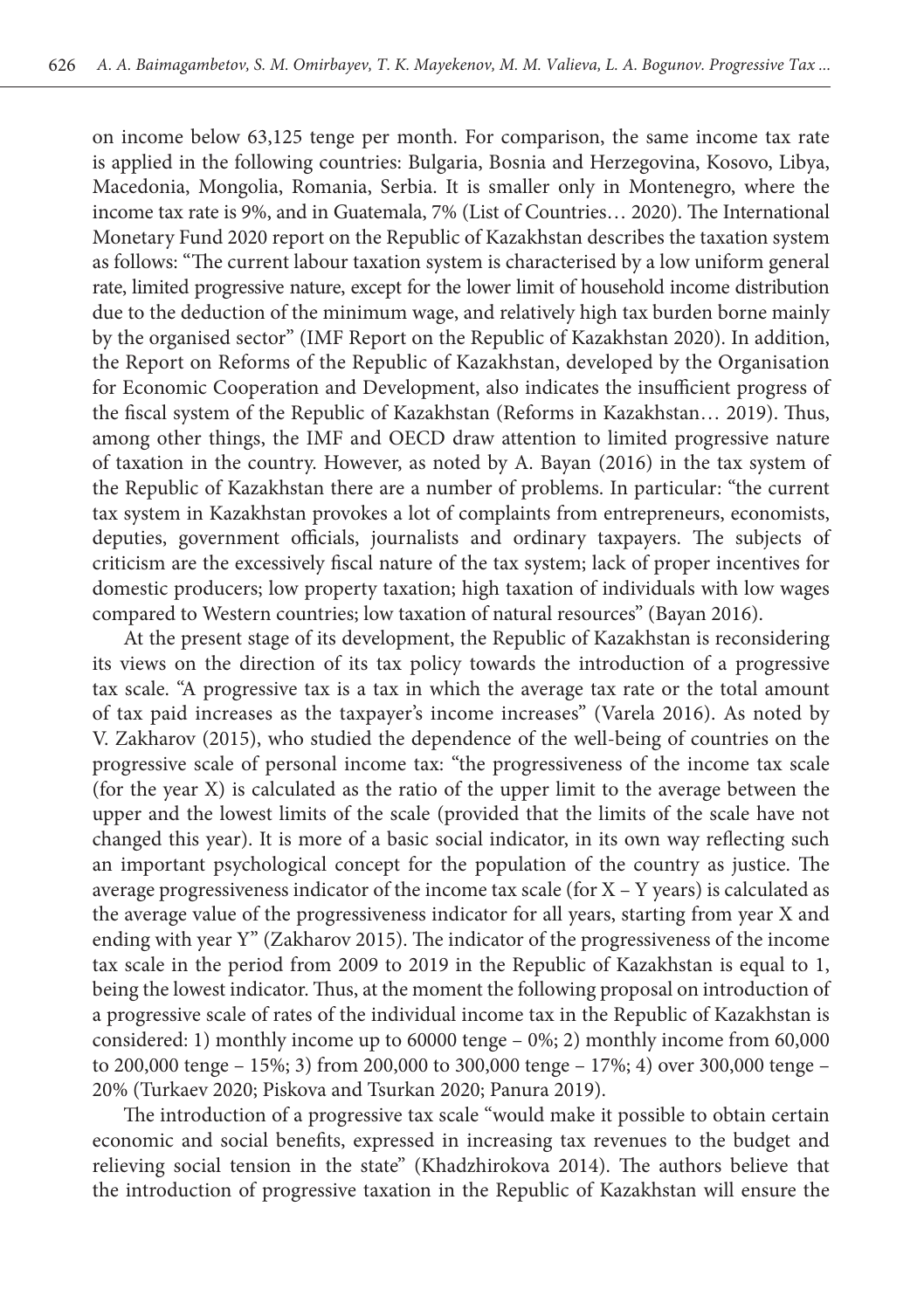principle of social justice in the payment of personal income tax in accordance with the paying capacity of taxpayers. It should be noted that various scholars, economists and politicians have been studying the progressive tax scale since ancient times. A. Smith (1976) in his work "An Inquiry into the Nature and Causes of the Wealth of Nations" in 1776 adhered to the ideas of a progressive tax scale. He argued that taxation should be introduced in proportion to the benefits that the taxpayer receives from the state, and should be predictable, convenient and efficient. At the same time, he considered it quite reasonable that the rich pay taxes more than their proportional share of income: "There is nothing unreasonable that the rich should contribute to public spending not only in proportion to their income, but also more than in this proportions".

In 1862, a progressive taxation system was introduced in the United States of America by the Income Act, according to which the income tax was 3% for individuals whose annual income exceeded \$ 800 a year (David 2013). The introduction of a progressive tax on real estate, the introduction of a progressive income tax on the general declared tax of individuals, and an increase in the share of social spending made the idea of a low taxation of high incomes less popular. The result of the achievements of financial science was tax reforms carried out after the First World War, in which for the first time the scientific principles of taxation were most fully taken into account and with the help of which the construction of a modern tax system was created, where direct taxes, and above all a progressive individual income tax, took the leading place (Rainova 2005; Ivanishina and Hirna 2018). The views of J. Londono (2014) are interesting. She argues that: "The progressive tax of income in the 20<sup>th</sup> century is the result of war. Wars of mass mobilisation, that is, wars in which more than 2% of the population served in the military, cause a significant increase in tax progressivity. These effects are persistent and do not disappear after the end of the war". On the other hand, T. Piketty (2014) believed that: "progressive tax played an important role in the development of the welfare state and the transformation of the structure of inequality during this period". In his work "Capital in the Twenty-First Century", he described how progressive taxes on income, inheritance and wealth were created in the midst of the chaos of the First and Second World Wars (Piketty 2014). Therefore, considering progressive taxation in a historical aspect, it can be concluded that they were not only a financial instrument, but also expressed certain class interests. Thus, the possessing classes have always advocated minimising the tax pressure on their income and were against the progressive system, which withdrew a significant part of the income as the object of taxation grew. At the same time, a progressive tax rate would provide certain economic and social benefits, expressed in the growth of tax revenues to the budget and the removal of social tension in a country (Mysak 2019).

It should be noted that in the modern world, most tax systems are progressive in nature. This is due to the fact that the progressive tax scale is fairer in the tax collection process. Striking examples of countries where a progressive tax scale is used can be such countries as: USA, France, Spain, United Kingdom, China, Denmark, Netherlands, Belgium, Sweden, Ireland and others. For example, Mexico has a progressive income tax system. Those who earn less than 6,942.36 pay only 1.92% in income tax. The highest income tax rate in the country is 35%, but this rate only applies to income exceeding 3,498,600.12.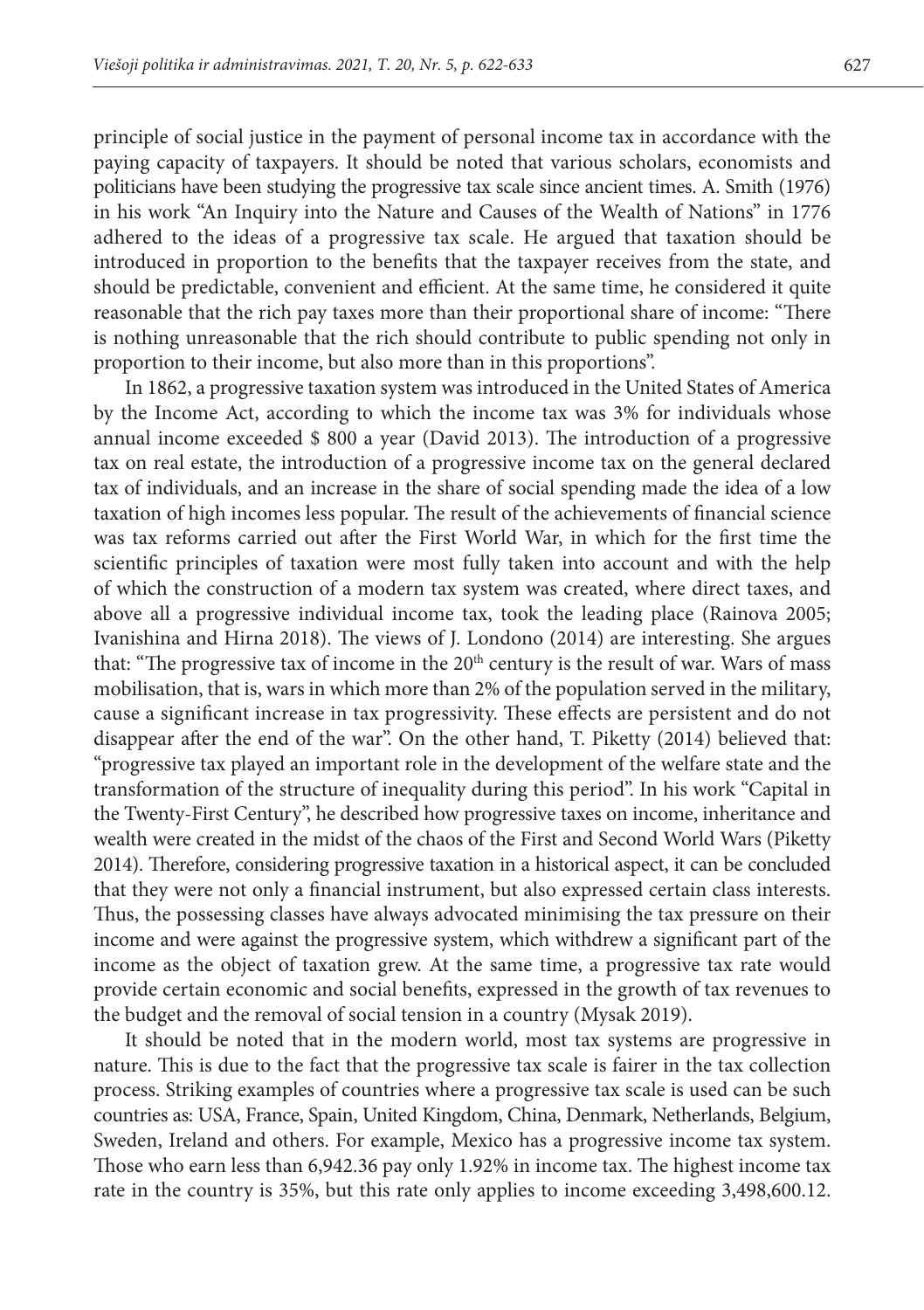There are four income tax rates in the United Kingdom, ranging from 0% to 45%. Individuals are not required to pay income tax of  $\epsilon$  12,500 or less. The highest tax rate of 45% applies to income in excess of  $\epsilon$  150,000. Individuals in Germany pay income tax under four progressive income tax groups ranging from 0% to 45%. Those who earn  $\epsilon$  9,408 or less do not pay income tax. And those who earn more than 270,500 euros pay 45% of the highest income.

In some countries, progressive taxation is enshrined even at the level of the Constitution. For example, according to article 31 (1) of the Spanish Constitution (1978), "Everyone shall contribute to sustain public expenditure according to their economic capacity, through a fair tax system based on the principles of equality and progressive taxation, which in no case shall be of a confiscatory scope". Likewise, the Italian Constitution establishes a progressive form of taxation that requires every citizen to contribute to public spending according to his ability (Constitution of the Italian Republic 1947). It should be noted that until 2007 Kazakhstan had a progressive taxation scale. Then this system was replaced by the introduction of a flat-sum tax of 10%, to simplify the management of tax collection and bring the economy out of the shadows. The authors must agree with the views of M. Popescu (2019), who believed that: "Progressive taxation and social insurance benefits are aimed at improving the position of the poorest people in society. Moreover, the fairness of the tax system (fair and equal treatment of both the poor and the rich is a criterion of horizontal fairness) should also be considered, in addition to the redistribution effect between the rich and the poor". In turn, fairness in progressive taxation can be viewed as follows: "on the one hand, progressive taxation provides that the average tax rate must increase if income increases, and on the other hand, that in the relationship between two persons, one of which has a greater income than the other, the better off of the two must pay most of their income in tax. Thus, progressive taxation affects an individual, not least as income rises, and influences his economic decisions" (Lambert 1991).

Behind the data of K. Hagopian (2011) there is an argument in favour of progressive taxation for reasons of equity, has three main directions:

- 1) the principle of advantages. Taxes are payments made in exchange for government services and protection. People with higher incomes may lose disproportionately more; consequently, they must pay disproportionately more for the protection provided by the government;
- 2) the theory of sacrifice and the marginal utility of money. Taxes are a burden on society that must be distributed fairly. "Burden" is defined as the sacrifice a person makes when he or she pays taxes. Since the marginal utility of the dollar declines as income rises, people with higher incomes must pay enough more taxes to equalise their sacrifices relative to those of their lower-income peers;
- 3) the ability to pay. A fair tax system is one in which those with the greatest ability to pay should pay the most.

On the other hand, in addition to a number of positive aspects of the introduction of progressive taxation in the Republic of Kazakhstan, there are also some possible negative aspects. For example, as S. Yachevskaya (2013) notes, "the introduction of a progressive scale will lead to at least two expected effects: 1) an increase in the costs of tax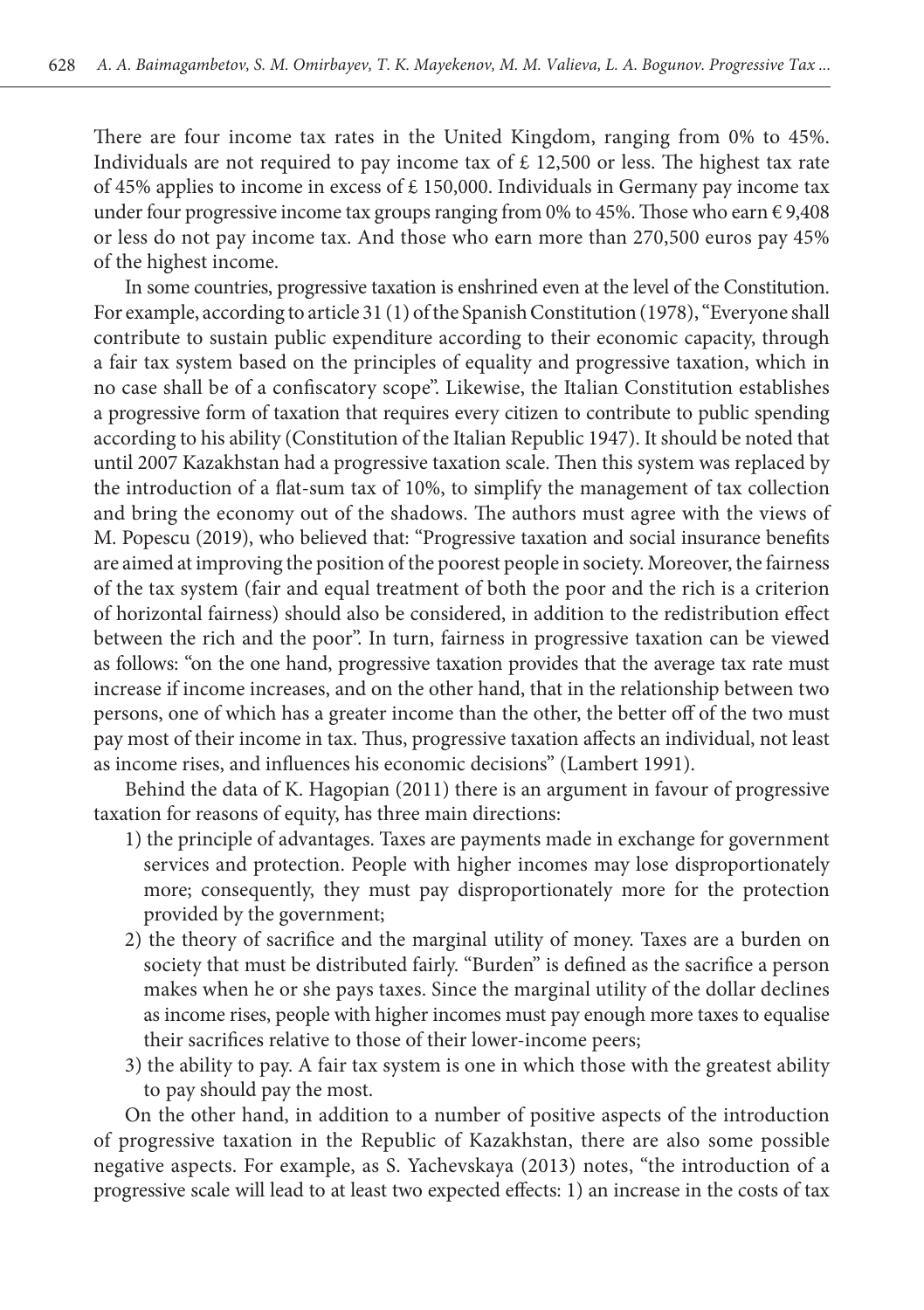administration for the state and for some categories of taxpayers; 2) increasing incentives for some taxpayers to receive a shadow salary or even become a tax resident in some other country".

To overcome the above effects, several conditions must be met. It should be agreed that the success of the introduction of progressive taxation implies the fulfilment of several important conditions: the presence of a high and stable share of the middle class; system of compulsory universal declaration; effective tax administration; high tax culture of the population; development of a "fair" scale of taxation; positive perception of this type of taxation by the majority of the population (Alpysbaeva et al. 2020). Also, in the authors' opinion, an important aspect when applying a progressive taxation scale is the strengthening of control over taxpayers. In this regard, E. Balatsky (2018) argues that: "the introduction of a progressive scale of income tax is associated with huge costs for tax administration. Today, there are no even the roughest estimates of the possible additional costs. It is possible that the withdrawal of a significant share of the income from the richest part of the population will require such costs that will not pay off".

Applying progressive taxation of personal income requires the creation of legal instruments to control the income of taxpayers and, especially, their expenses on transactions. An effective method of combating tax evasion is the use of a control system for the compliance of consumption expenditures of individuals with their income level, based on the use of indirect methods for assessing the income of a taxpayer based on their expenditures and generalized lifestyle indicators (Bechko 2018). It should also be borne in mind that the ceiling for the progressive income tax should not be excessively large. Thus, the problem of introducing a progressive tax system in the Republic of Kazakhstan is multidimensional. On the one hand, such a system makes it possible to increase the fair distribution of the tax burden of the population, which leads to social equality. On the other hand, in order to introduce such a system, it will be necessary to create an effective control mechanism for taxpayers, introduce a universal declaration of income among the population, and develop an optimal boundary size of the income tax rate. All these measures are necessary for the effective implementation of a progressive taxation scale in the Republic of Kazakhstan. Considering the insufficient progressiveness of the tax system of the Republic of Kazakhstan, which was repeatedly mentioned in their reports by such international organisations as the International Monetary Fund, the Organisation for Economic Cooperation and Development, and with the aim of economic stability of the country's budget system, the authors consider it expedient to reform the budget system towards the introduction of a progressive tax scale.

Various scholars, economists and politicians have studied the progressive scale of taxation. In particular, A. Smith (1976) believed that the richer a person, the higher the tax he must pay. T. Piketty (2014) considered progressive taxes to be a factor in the welfare state. Undoubtedly, the progressive tax scale also affects the reduction of social inequality and even, as argued by T. Griffith (Griffith, 2004), it increases the welfare and happiness in society. That is why most countries in the world use a progressive taxation scale, and in some countries, such as Italy and Spain, progressive taxation is enshrined at the constitutional level. It should be noted that the foreign experience of personal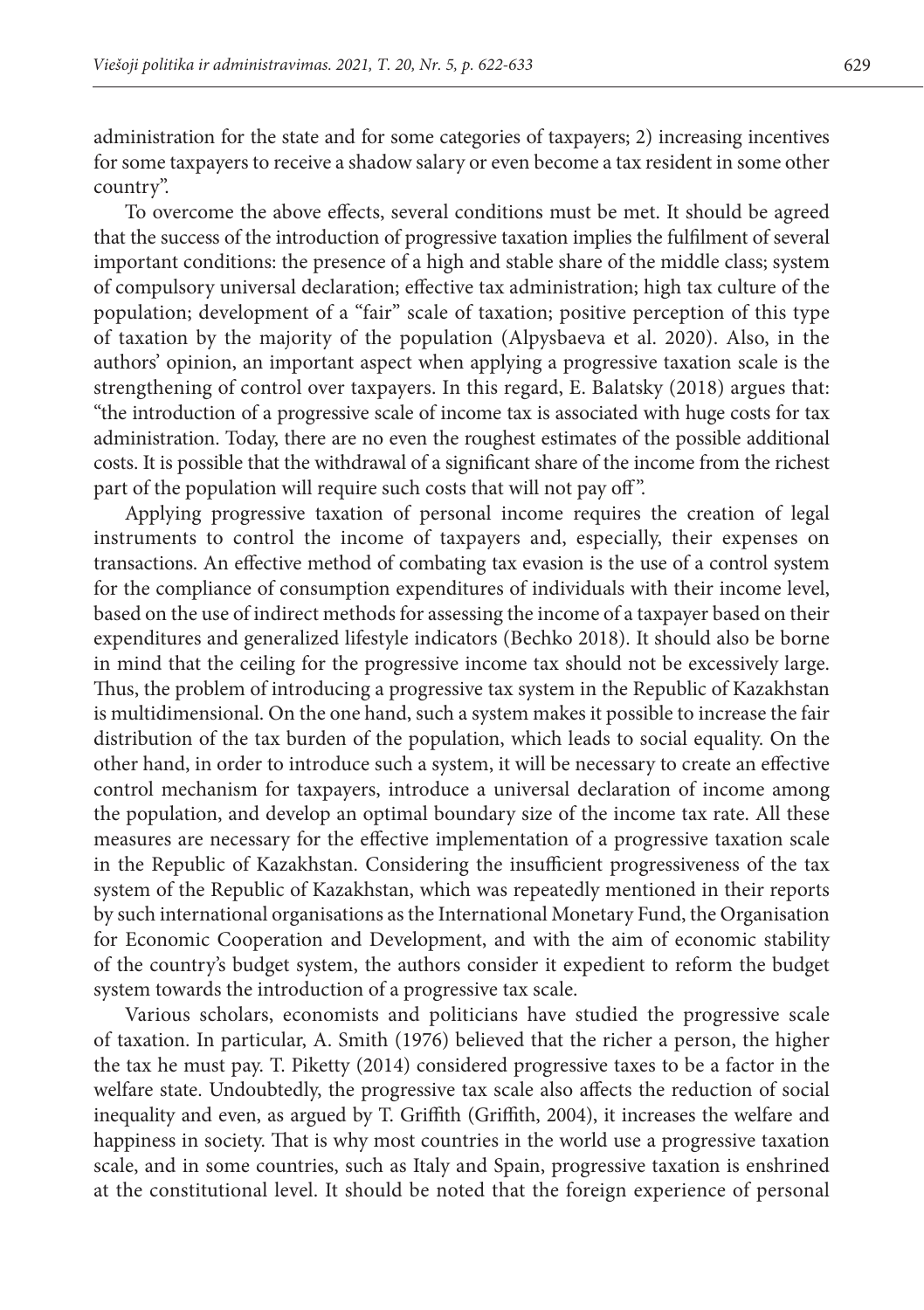income taxation testifies to positive trends in the use of progressive taxation, with the help of which it is possible to redistribute benefits, direct resources to the implementation of a program of social support for the population, since due to increased tax rates of income, especially in terms of excess profits, social state program. In the authors' opinion, when introducing a progressive tax scale into the tax system of the Republic of Kazakhstan, it is necessary to pay attention to the following points. First, there is a risk of the development of the shadow economy. When the more affluent segments of the population will look for various ways to evade taxes, including the development of a system of payment of wages "in envelopes". Secondly, it is necessary to develop an effective system of control over taxpayers, which would include universal declaration of income of the population of the Republic of Kazakhstan. Thus, when reforming the tax system of the Republic of Kazakhstan towards the introduction of a progressive scale of taxation, it is necessary to take into account the above aspects. Taking into account the above points, the progressive tax scale can become a significant factor in the economic stability of the Republic of Kazakhstan.

### **Conclusions**

- 1. One of the most effective sources for the formation of the revenue side of the budget is the tax on income of individuals, at the same time, it directly affects the level of income of the population and their distribution, thus performing the role of a social regulator. A controversial point in the taxation of personal income in the Republic of Kazakhstan is the application of a single tax rate to incomes of various sizes. This problem can be solved only with the introduction of a progressive tax scale, since this amount of deductions is not economically justified and does not have a significant incentive value for the taxpayer, and therefore does not provide adequate differentiation of consumption. A progressive income tax allows low- and middle-income taxpayers to pay fewer taxes. At the same time, progressive taxes limit the social stratification of people with lower and higher incomes. This leads to a decrease in social injustice and tension, as well as to an increase in the well-being of the general population.
- 2. The introduction of a progressive tax scale in the Republic of Kazakhstan will lead to an increase in the trend towards filling of the state budget more than fixed or regressive taxes, since the highest percentage of taxes will be levied on the highest amounts of money. Thus, the total tax revenue will be significantly higher. This means that the government of the Republic of Kazakhstan can invest more money in the development of the country and strengthening the social protection of citizens. On the other hand, the introduction of a progressive income tax requires greater accountability and transparency from the state. With the increase in the tax rate on income for the wealthy segments of the population, there is a threat that the shadow economy will develop, and real incomes will be hidden. In this regard, the state needs to instil and develop a tax culture, as well as develop effective mechanisms for controlling income. At the same time, an effective factor in the introduction of a progressive taxation scale will be the universal declaration of income of the population.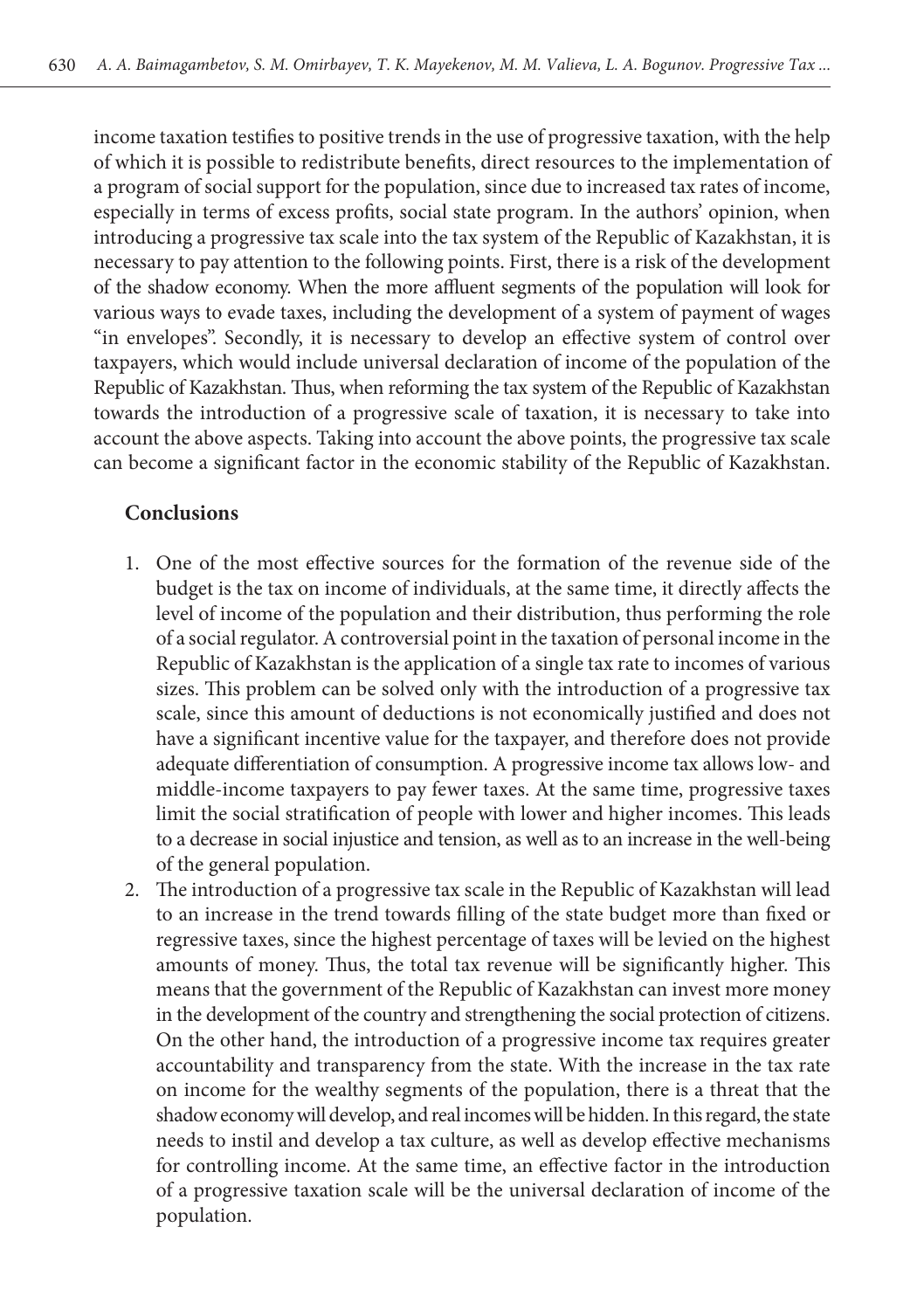## **References**

- 1. Alpysbaeva, S.N., Stroeva, G.V., Shuneev, Sh.Zh., and Bakdolotov, А.А. 2020. "Transition to a Progressive Scale of Individual Income Tax in Kazakhstan: Opportunities and Limitations." *Forecasting Problems* 1: 164-174.
- 2. Balatsky, E. 2018. "Comparative Characteristics of Progressive and Flat Income Tax Scales." *Journal of Institutional Research* 3: 103-122.
- 3. Bayan, A. 2016. "Problems of the Tax System of the Republic of Kazakhstan." *Eurasian Union of Scientists* 4: 11-12.
- 4. Bechko, P. 2018. "Directions for strengthening the social orientation of personal income taxation in Ukraine". In *Financial and Credit Activity: Problems of Theory and Practice*, 452-461. Kyiv: Banking University.
- 5. Blum, W. 1952. "The Uneasy Case for Progressive Taxation." *The University of Chicago Law Review* 3: 417-520.
- 6. Constitution of the Italian Republic. 1947. https://www.wipo.int/edocs/lexdocs/ laws/en/it/it037en.pdf.
- 7. Cozmei, C., and Şerban, E.A. 2014. "Crosscountry Comparison of the Personal Income Tax Systems Progressivity." *Theoretical and Applied Economics* 11: 57-70.
- 8. David, J.H. 2013. "Justice for All: Reimagining the Internal Revenue Service." *Tax Revenue* 33 (1): 1-57.
- 9. Fellman, J. 1976. "The Effect of Transformations of Lorenz Curves." *Econometrica* 44: 823-824.
- 10. Griffith, T.D. 2004. "Progressive Taxation and Happiness." *Boston College Law Review* 5: 1363-1398.
- 11. Hagopian, K. 2011. The Inequity of the Progressive Income Tax. https://www.hoover. org/research/inequity-progressive-income-tax.
- 12. IMF Report on the Republic of Kazakhstan No. 20/38. 2020. https://cutt.ly/Ud2CSwZ.
- 13. Ivanishina, O.S., and Hirna, M.S. 2018. "Tax Instruments for Implementing the Anti-Crisis Policy: International Experience and Opportunities in Ukraine". *Scientific Bulletin of Mukachevo State University. Series "Economics"* 2(10): 128-33.
- 14. Jakobsson, U. 1976. "On the Measurement of the Degree of Progression." *Journal of Public Economics* 5: 161-168.
- 15. Khadzhirokova, А. 2014. "Progressive Taxation: Foreign Experience and Prospects for Introduction in Russia." *Bulletin of the Rostov Social and Economic Institute* 4: 446-456.
- 16. Kucheryavenko, M.P., and Smychok, Ye.M. 2019. "Moment of Execution of the Duty to Pay Taxes and Fees: a Tax-Legal Aspect". *Journal of the National Academy of Legal Sciences of Ukraine* 26(1): 25-35.
- 17. Lambert, Р. 1991. "Redistributional Effects of Progressive Income Taxes." In *Handbook of Income Inequality Measurement*, 485-511. Berlin: Springer.
- 18. Lapov, D. 2014. "Advantages and Disadvantages of the Progressive Personal Income Tax Scale." *Bulletin of Eurasian Science* 6: 1-14.
- 19. List of Countries by Personal Income Tax Rate. 2020. https://tradingeconomics. com/country-list/personal-income-tax-rate.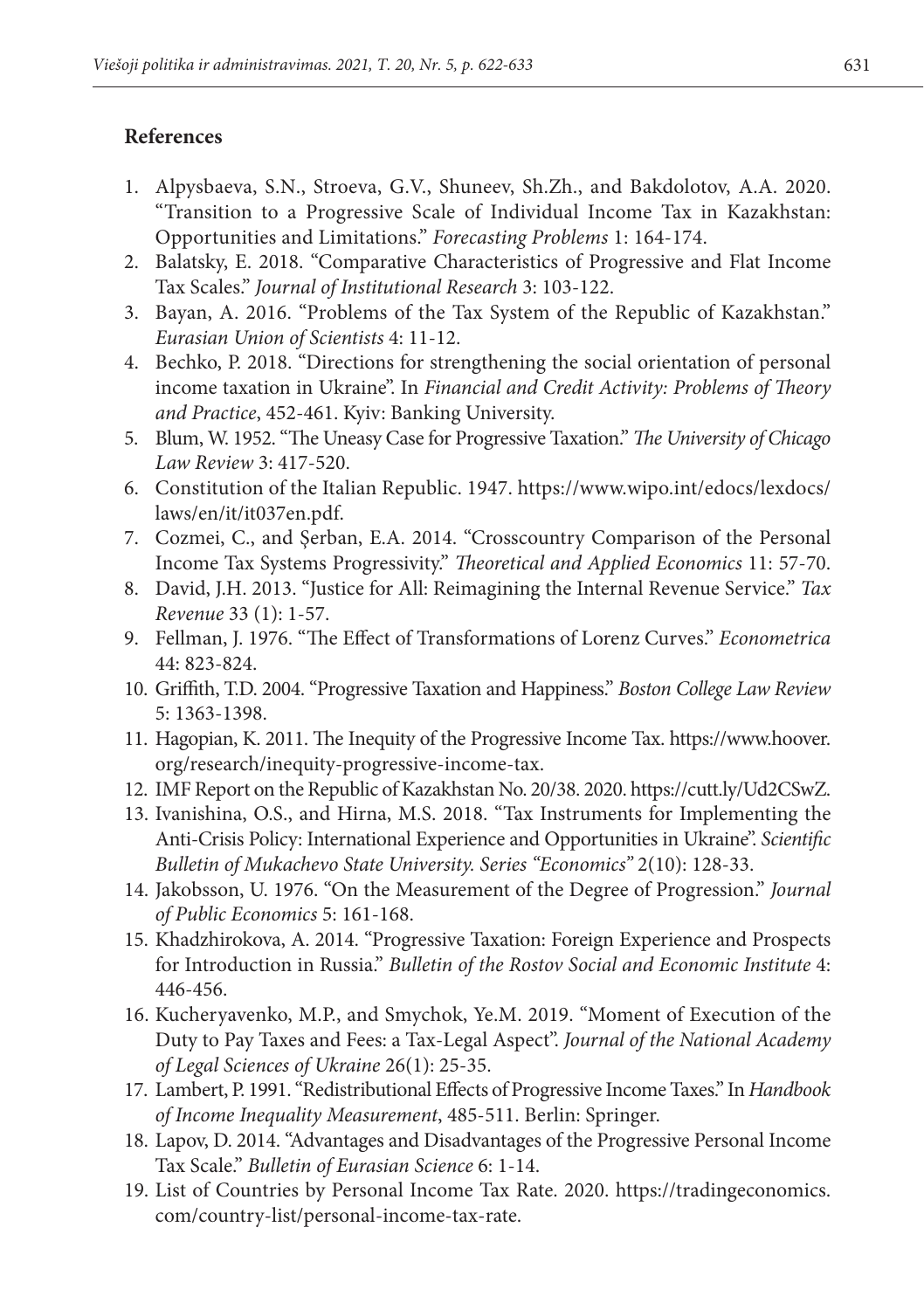- 20. Londono, J. 2014. *War and Progressive Income Taxation in the 20th Century*. California: University of California.
- 21. Mysak, Z.S. 2019. "Some Social and Economic Aspects Regulatory Action of the Excise Tax on Tabacco Products in Ukraine in 2014-2017 years". *Scientific Bulletin of Mukachevo State University. Series "Economics"* 1(11): 131-37.
- 22. Panura, I.V. 2019. "To the Issue of Tax Consulting". *Scientific Bulletin of Mukachevo State University. Series "Economics"* 1(11): 138-41.
- 23. Piketty, T. 2014. *Capital in the Twenty First Century.* Cambridge: The Belknap Press of Harvard University Press.
- 24. Piskova, Zh.V., and Tsurkan, I.M. 2020. "Outlines of Changing the Tax Policy Paradigm of Ukraine". *Scientific Bulletin of Mukachevo State University. Series "Economics"* 1(13): 205-11.
- 25. Popescu, M. 2019. "Flat-Rate Versus Progressive Taxation? An Impact Evaluation Study for the Case of Romania." *Sustainability* 11: 2-16.
- 26. Rainova, L. 2005. "Main Tendencies in the Development of the Local Community." *RFI Scientific Papers* 4: 206-213.
- 27. Reforms in Kazakhstan. Successes, Tasks and Prospects. 2019. https://www.oecd. org/eurasia/countries/Eurasia-Reforming-Kazakhstan-Progress-Challenges-Opport.pdf.
- 28. Rothbard, M.N. 1988. The Case Against the Flat Tax. http://rothbard.altervista. org/essays/case-against-flat-tax.pdf.
- 29. Sheverdin, M.M. 2018. "Historical and Legal Analysis of the Direct Mechanism Taxation in the 90-S XX cent. in Ukraine". *Journal of the National Academy of Legal Sciences of Ukraine* 25(2): 13-26.
- 30. Smith, А. 1976. Research on the Nature and Causes of the Wealth of Nations. http://schumpeter.ru/wp-content/uploads/2015/11/smit\_1.pdf
- 31. Spanish Constitution. 1978. https://www.senado.es/web/conocersenado/normas/ constitucion/detalleconstitucioncompleta/index.html?lang=en#t1c2s2.
- 32. Speech by the Head of State at the Final Meeting of the State Commission on the State of Emergency. 2020. https://cutt.ly/Ld2CBmD.
- 33. Turkaev, А. 2020. "Progressive Scale of Individual Income Tax. Why Do They Get It and What Will It Give?" https://informburo.kz/cards/progressivnaya-shkalaindividualnogo-podohodnogo-naloga-zachem-eyo-hotyat-vvesti-i-chto-etodast.html.
- 34. Tylay, О., and Yamelinets, А. 2019. "Personal Income Tax: The Experience of Foreign Countries." *Public Finance* 1: 76-86.
- 35. Varela, P. 2016. "What Are Progressive and Regressive Taxes?" *Tax and Transfer Policy Institute* 3: 1-10.
- 36. Yachevskaya, S. 2013. "Tax For the Wealthy and Progressive Taxation." *Law* 2: 20-30.
- 37. Zakharov, V. 2015. "The Dependence of The Well-Being of The Countries of The World on The Progressiveness of The Scale of Taxation of Personal Income." *National Interests: Priorities and Security* 5: 45-66.